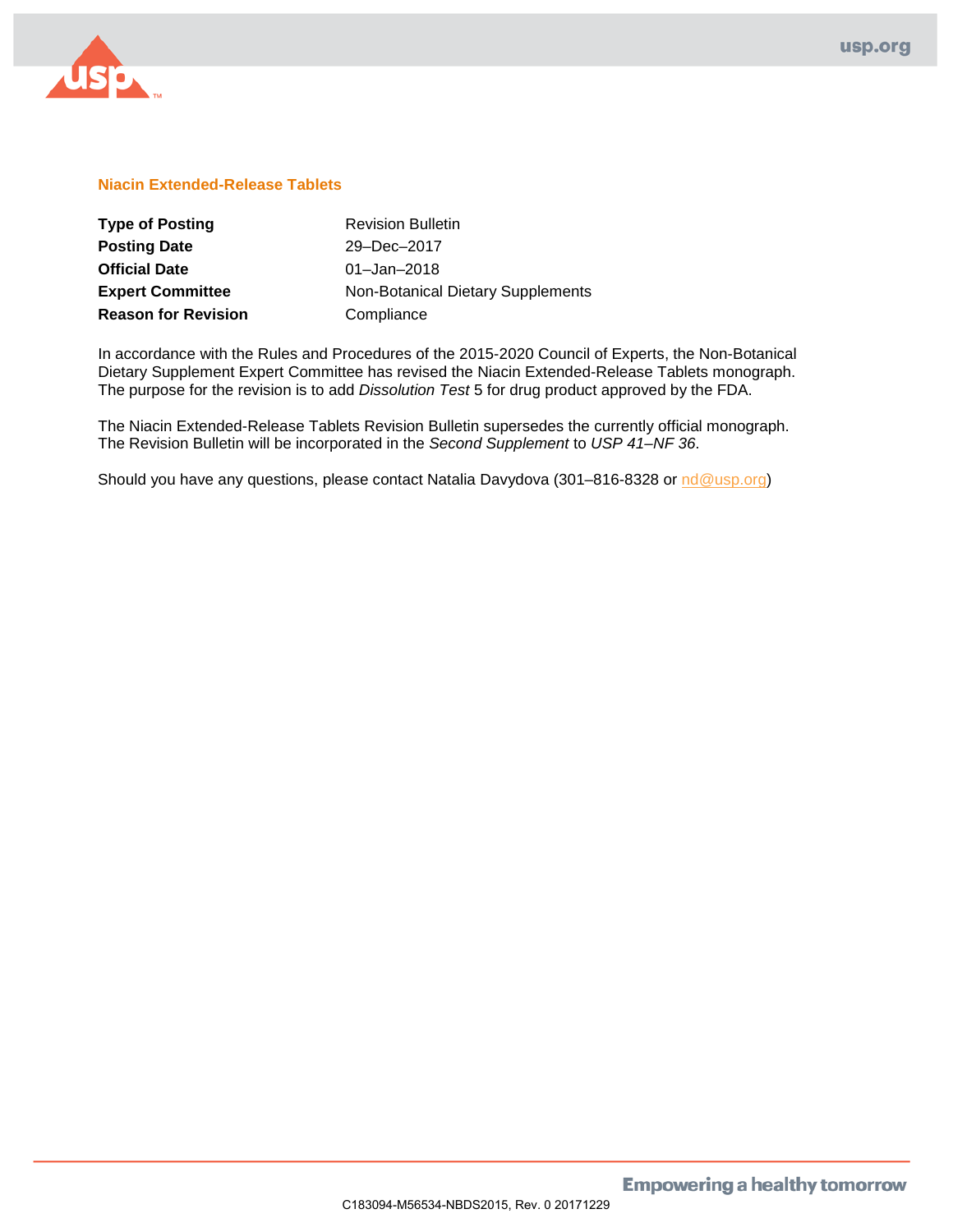# **Niacin Extended-Release Tablets** .

**DEFINITION**<br>
Miacin Extended-Release Tablets contain NLT 90.0% and<br>
MIT 110.0% of the labeled amount of niacin<br>
(C<sub>6</sub>H<sub>5</sub>NO<sub>2</sub>).<br>
C<sub>6</sub>H<sub>5</sub>NO<sub>2</sub>).<br>
C<sub>6</sub>H<sub>5</sub>NO<sub>2</sub>).<br>
C<sub>6</sub>H<sub>5</sub>NO<sub>2</sub>).<br>
C<sub>6</sub>H<sub>5</sub>NO<sub>2</sub>).

(See *Chromatography* 〈621〉*, System Suitability*.) • **A.** The retention time of the major peak of the *Sample* **s** in the corresponds to that of the *Standard solution*, as **Mode:** LC obtained in the *Assay* obtained in the Assay.

### • PROCEDURE

**Diluent:** Methanol and water (82:18) **System suitability**<br>**Mobile phase:** Methanol and water (82:18), adjusted **Sample:** Standard solution **Mobile phase:** Methanol and water (82:18), adjusted **Sample:** *Standard solutionial solutionial solutionial Notionial Sample: Standard solutionial with glacial acetic acid to a pH of 3.15*  $\pm$  *0.05* **Sultability requi** with glacial acetic acid to a pH of 3.15 ± 0.05 **Suitability requirements**<br> **Standard solution:** 250 ug/mL of USP Niacin RS. **Standard factor:** NMT 2.0 **Standard solution:**<sup>250</sup> <sup>µ</sup>g/mL of USP Niacin RS, **Tailing factor:** NMT 2.0

97.8 <sup>µ</sup>g/mL of pyridine in *Diluent* **Analysis**

**Sample solution:** Transfer a quantity of powder, equiv- **Samples:** *Standard solution* and *Sample solution* alent to 50 mg of niacin from NLT 20 finely powdered Determine, in mg/mL, the content of niacin Tablets, to a suitable flask, add *Diluent*, and stir for 2 h. (C<sub>6</sub>H<sub>5</sub>NO<sub>2</sub>) in the *Medium* at each time point: Dilute with *Diluent* to a final concentration of 250 µg/ mL of niacin.  $Result = (r<sub>U</sub>/r<sub>S</sub>) \times C<sub>S</sub> \times D$ 

**Chromatographic system**<br>
(See *Chromatography*  $\langle 621 \rangle$ , *System Suitability*.)<br> **Computer**  $r_y$  = peak area of niacin from the *Standard solution*<br> **Mode:** LC

[NOTE—See *Table 4* for relative retention times.] Result<sup>1</sup> = (*C<sup>1</sup>* <sup>×</sup> *<sup>V</sup>*/*L*) ×<sup>100</sup> **Suitability requirements**

**Resolution:** NLT 1.5 between pyridine and 6-hydrox-<br>At 3 h: ynicotinic acid, and NLT 1.5 between 6-hydroxynico-

tinic acid and niacin Result<sup>2</sup> = [*C<sup>2</sup>* <sup>×</sup> (*<sup>V</sup>* <sup>−</sup> *<sup>V</sup>S*) + *C<sup>1</sup>* <sup>×</sup> *<sup>V</sup>S*] × 100/*<sup>L</sup>* **Relative standard deviation:** NMT 3.0% for each of the peaks and the peaks are the peaks at 6 h:

**Analysis**

*Samples: Standard solution and Sample solution* Calculate the percentage of the labeled amount of niacin  $(C_6H_5NO_2)$  in the portion of Tablets taken: At 9 h:

$$
Result = (r_U/r_S) \times (C_S/C_U) \times 100
$$

- *<sup>r</sup><sup>U</sup>* = peak area of niacin from the *Sample solution*
- $r<sub>S</sub>$  = peak area of niacin from the *Standard solution* At 12 h:
- *C<sup>S</sup>* = concentration of USP Niacin RS in the  $Standard$ *solution* (*mg/mL*)
- $C_U$  = nominal concentration of niacin in the *Sample solution* (mg/mL)
- Acceptance criteria: 90.0%–110.0%

### $P$ **ERFORMANCE TESTS**

### *Change to read:*

•

**Test 1**<br> **Medium:** Water; 900 mL<br> **Medium:** Water; 900 mL<br> **Apparatus 1:** 100 rpm<br> **Times:** 1, 3, 6, 9, 12, and 20 h; without *Medium* re-<br> **Times:** 1, 3, 6, 9, 12, and 20 h; without *Medium* re-<br> **The percentage of the** 

- **Solution A:** Solution of sodium heptanesulfonate in
- acetic acid, methanol, and water  $(4:44:33:19)$ , w/w<sup>1</sup> **Mobile phase:** Mixture of methanol, water, and *Solu-*
- 
- 

**IDENTIFICATION**<br>• **A** The retention time of the major peak of the *Sample* (See Chromatography (621), System Suitability.)

**Column:** 3.9-mm  $\times$  15-cm; 10-µm packing L1 **ASSAY Flow rate:** 1.0 mL/min

**PRoof Injection volume:** 15 µL **System suitability** 

- 
- 

<sup>50</sup> <sup>µ</sup>g/mL of USP 6-Hydroxynicotinic Acid RS, and **Relative standard deviation:** NMT 2.0%

Result = 
$$
(r_U/r_s) \times C_s \times D
$$

- $r<sub>S</sub>$  = peak area of niacin from the *Standard solution*  $C<sub>S</sub>$  = concentration of USP Niacin RS in the
- **Detector:** UV 260 nm<br> **Detector:** UV 260 nm<br> **C**<sub>S</sub> = concentration of USP Niacin RS in the Standard solution (mg/mL)

**Column:** 4.6-mm × 15-cm; 5-µm packing L8<br>
Flow rate: 1.0 mL/min<br>
Injection volume: 25 µL<br>
System suitability<br>
System suitability<br>
Sample: Standard solution<br>
Sample: Standard solution<br>
Sample: Standard solution<br>
Sample: S

$$
Result_1 = (C_1 \times V/L) \times 100
$$

Result<sub>2</sub> = 
$$
[C_2 \times (V - V_s) + C_1 \times V_s] \times 100/L
$$

Result<sub>3</sub> = 
$$
[C_3 \times (V - 2 \times V_5) + (C_1 + C_2) \times V_5] \times 100/L
$$

Result = 
$$
(r_0/r_5) \times (C_5/C_0) \times 100
$$
  
Result =  $[C_4 \times (V - 3 \times V_5) + (C_1 + C_2 + C_3) \times V_5] \times 100/L$ 

$$
Result_{S} = [C_{S} \times (V - 4 \times V_{S}) + (C_{1} + C_{2} + C_{3} + C_{4}) \times V_{S}]
$$
  
× 100/L

Result<sub>6</sub> = 
$$
[C_6 \times (V - 5 \times V_5) + (C_1 + C_2 + C_3 + C_4 + C_5) \times V_5] \times 100/L
$$

| Change to read:       | \n $C = \text{as } C_1, C_2, \ldots, C_6$ , the content of niacin in the <i>Medium</i> at each time point (mg/mL)\n |
|-----------------------|---------------------------------------------------------------------------------------------------------------------|
| DiscussionATION (711) | \n $V = \text{volume of Medium, 900 ml}$ \n                                                                         |

- 
- 

<sup>p</sup>lacement. [NOTE—Withdraw the same volume at niacin (C6H5NO2) dissolved at the times specified in each time point.] *Table 1*, *Table 2*, and *Table 3* conforms to *Dissolution* 〈711〉, *Acceptance Table 2*.

> 1. Commercially available from Waters Corporation as PIC B7 Reagent (Part #85103).

2017 The United States Pharmacopeial Convention *All Rights Reserved.*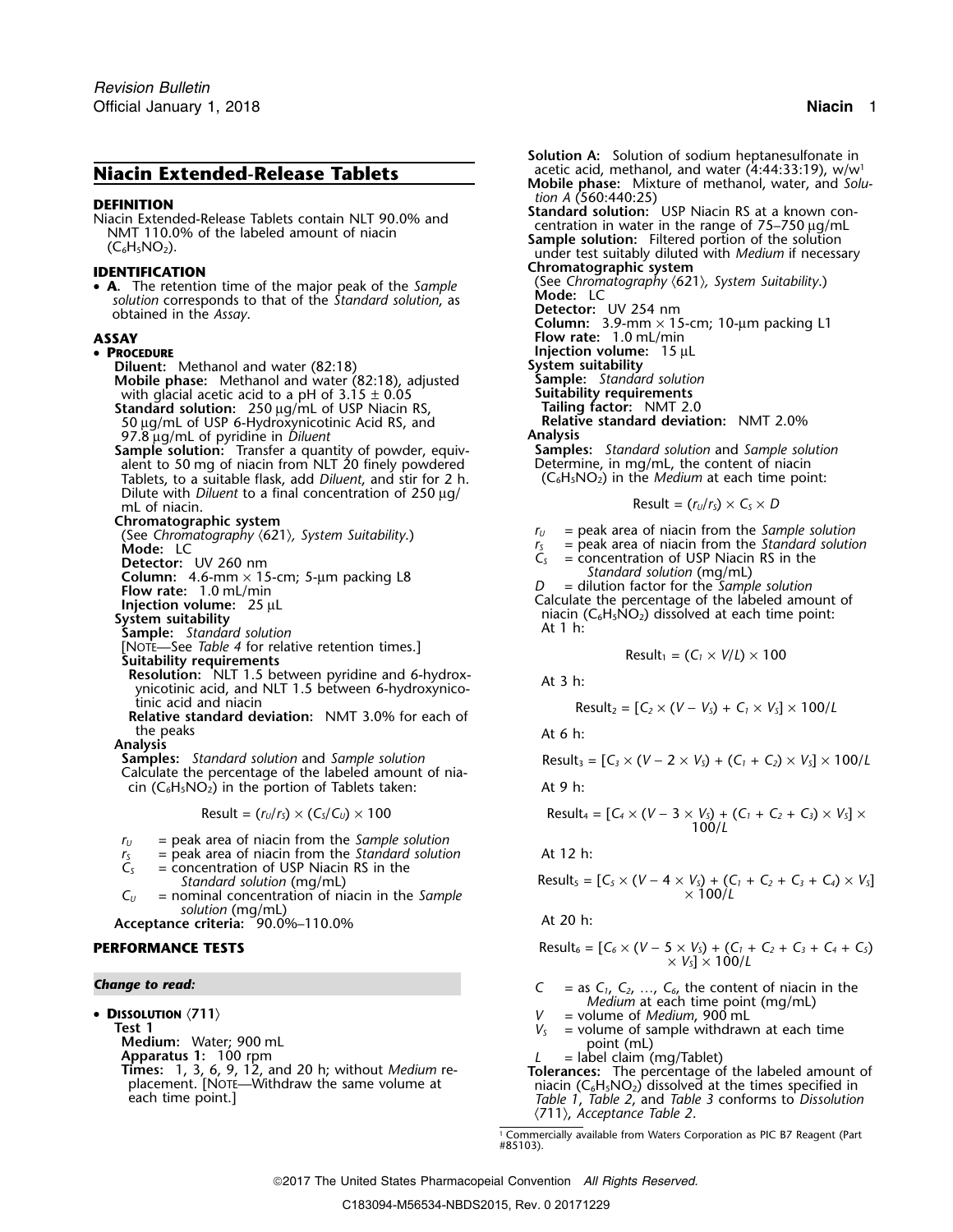|             | -----------                    |                                                               |
|-------------|--------------------------------|---------------------------------------------------------------|
| Time<br>(h) | <b>Amount Dissolved</b><br>(%) | propriate dissolution medium 50<br>Instrumental conditions    |
|             | <b>NMT 15</b>                  | (See Ultraviolet-Visible Spectroscop)<br>Mode: UV             |
|             | $17 - 32$                      | Analytical wavelength: 262 nm                                 |
|             | $33 - 48$                      | Path length: 1 cm                                             |
|             | $43 - 63$                      | <b>Blank:</b> Acid stage medium or Buff                       |
|             | $52 - 77$                      | <b>Analysis</b>                                               |
|             | <b>NLT 75</b>                  | <b>Samples:</b> Standard solution 1 or<br>and Sample solution |

# Table 2. For Tablets Labeled to Contain 750 mg/Tablet at each time point:

| Time<br>(h) | <b>Amount Dissolved</b><br>(%) | Result = $[(A_U - A_B)/A_S] \times C_S \times D$                     |
|-------------|--------------------------------|----------------------------------------------------------------------|
|             | <b>NMT 15</b>                  | $=$ absorbance of the Sample solution<br>$A_{\scriptscriptstyle II}$ |
|             | $16 - 31$                      | $A_R$ = absorbance of the Blank                                      |
|             | $31 - 46$                      | = absorbance of the Standard solution                                |
|             | $42 - 62$                      | = concentration of USP Niacin RS in t                                |
|             | $51 - 76$                      | Standard solution (mg/mL)                                            |
| 20          | <b>NLT 75</b>                  | $=$ dilution factor for the Sample solution                          |

Table 3. For Tablets Labeled to Contain 1000 mg/Tablet

| Time | <b>Amount Dissolved</b><br>(%) | Result <sub>1</sub> = $(C_1 \times V) \times 100/L$                          |
|------|--------------------------------|------------------------------------------------------------------------------|
|      | <b>NMT 15</b>                  | At 4 $h$ :                                                                   |
|      | $15 - 30$                      | Result <sub>2</sub> = $(C_2 \times V + C_1 \times V_s) \times 100/L$         |
|      | $30 - 45$                      |                                                                              |
|      | $40 - 60$                      | At 12 h:                                                                     |
|      | $50 - 75$                      |                                                                              |
| 20   | NLT 75                         | Result <sub>3</sub> = $[(C_3 + C_2) \times V + C_1 \times V_5] \times 100/L$ |

**Test 2:** If the product complies with this test, the label-<br>ing indicates that it meets USP Dissolution Test 2.

Acid stage medium: 0.1 N hydrochloric acid; 900 mL<br>Buffer stage medium: 6.8 g of monobasic potassium **Buffer stage medium:** 6.8 g of monobasic potassium<br>
1000 mL of water. Adjust with diluted sodium hydroxide pellets in<br>
1000 mL of water. Adjust with diluted sodium hydrox-<br>
ide or phosphoric acid to a pH of 6.8; 900 mL.<br>

- 
- with the *Buffer stage medium*, and run the test for the times specified (additional 20 h for a total of 24 h).<br>[NOTE—Withdraw the same volume at each time point. Pass a portion of the solution through a suitable filter.]
- 

- **Standard solution 1:** Dilute *Standard stock solution* with *Acid stage medium* to a final concentration of 0.01 mg/mL of USP Niacin RS.
- **Standard solution 2:** Dilute Standard stock solution with *Buffer stage medium* to a final concentration of 0.01 mg/mL of USP Niacin RS.

**Sample solution** 

- **For Tablets labeled to contain 500 mg:** Dilute a filtered portion of the solution under test with appropriate dissolution medium 25-fold.
- **For Tablets labeled to contain 750 mg:** Dilute a 1 For Tablets labeled to contain 750 mg: Dilute a propriate dissolution medium 33-fold.

**Table 1. For Tablets Labeled to Contain 500 mg or For Tablets labeled to contain 1000 mg:** Dilute a **For Tablets labeled to contain 1000 mg:** Dilute a *For Tablet Portion of the solution under test with an*filtered portion of the solution under test with ap-<br>propriate dissolution medium 50-fold.

**Instrumental conditions**<br>
(See Ultraviolet-Visible Spectroscopy  $\langle 857 \rangle$ .)<br> **Mode:** UV

<sup>9</sup> 43–63 **Blank:** *Acid stage medium* or *Buffer stage medium*

**Samples:** *Standard solution 1* or *Standard solution 2* and *Sample solution* 

Determine the concentration, in mg/mL, of niacin  $(C_6H_5NO_2)$  in the sample withdrawn from the vessel

$$
Result = [(A_U - A_B)/A_S] \times C_S \times D
$$

- $A<sub>S</sub>$  = absorbance of the *Standard solution*
- $C<sub>S</sub>$  = concentration of USP Niacin RS in the

Calculate the percentage of the labeled amount of niacin ( $C_6H_5NO_2$ ) dissolved at each time point:<br>At 1 h:

$$
Result_1 = (C_1 \times V) \times 100/L
$$

$$
Result_2 = (C_2 \times V + C_1 \times V_5) \times 100/L
$$

$$
Result_3 = [(C_3 + C_2) \times V + C_1 \times V_5] \times 100/L
$$

Result<sub>4</sub> = 
$$
[(C_4 + C_2) \times V + (C_1 + C_3) \times V_5] \times 100/L
$$

- 
- 
- 

| Table 4. For Tablets Labeled to Contain 500 mg/Tablet |  |  |  |  |  |  |  |
|-------------------------------------------------------|--|--|--|--|--|--|--|
|-------------------------------------------------------|--|--|--|--|--|--|--|

| filter.]<br><b>tandard stock solution:</b> 0.2 mg/mL of USP Niacin                 | Time<br>(h) | <b>Amount Dissolved</b><br>(%) |
|------------------------------------------------------------------------------------|-------------|--------------------------------|
| RS in water                                                                        |             | <b>NMT 25</b>                  |
| <b>tandard solution 1:</b> Dilute Standard stock solution                          |             | $30 - 50$                      |
| with Acid stage medium to a final concentration of<br>0.01 mg/mL of USP Niacin RS. |             | $65 - 85$                      |
| tandard solution 2: Dilute Standard stock solution                                 | 24          | <b>NLT 80</b>                  |

|        |  |  | Table 5. For Tablets Labeled to Contain 750 and 1000 mg/ |  |  |  |  |
|--------|--|--|----------------------------------------------------------|--|--|--|--|
| Tablet |  |  |                                                          |  |  |  |  |

| Time<br>(h) | <b>Amount Dissolved</b><br>(%` |  |
|-------------|--------------------------------|--|
|             | <b>NMT 25</b>                  |  |
|             | $30 - 50$                      |  |

2017 The United States Pharmacopeial Convention *All Rights Reserved.*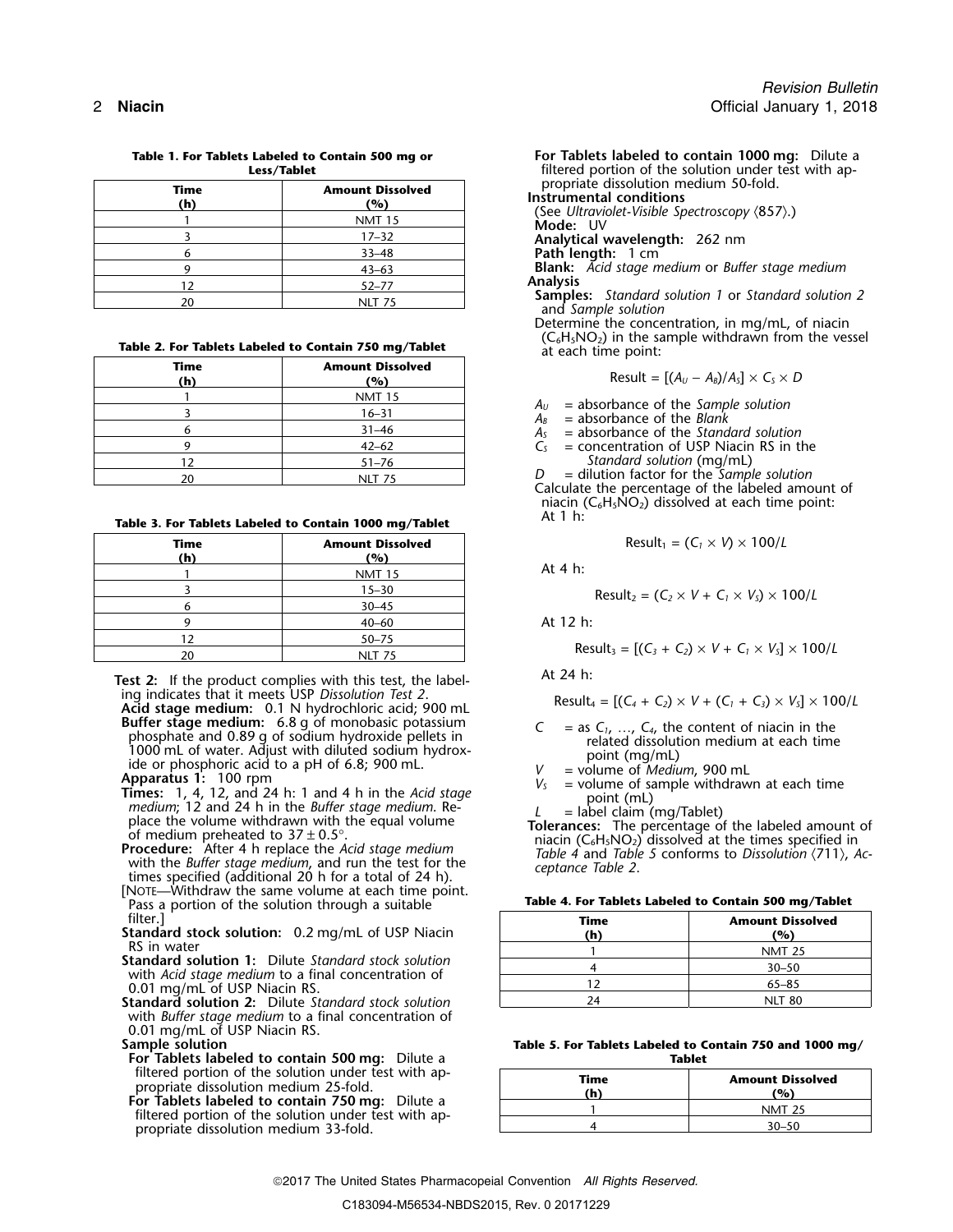| Time | <b>Amount Dissolved</b><br>(%) | Result <sub>5</sub> = [C <sub>5</sub> × (V – 4 × V <sub>5</sub> ) + (C <sub>1</sub> + C <sub>2</sub> + C <sub>3</sub> + C <sub>4</sub> ) × V <sub>5</sub> ]<br>$\times$ 100/L |
|------|--------------------------------|-------------------------------------------------------------------------------------------------------------------------------------------------------------------------------|
|      | 55–75                          | At 20 h:                                                                                                                                                                      |
| 24   | <b>NLT 80</b>                  |                                                                                                                                                                               |

**Table 5. For Tablets Labeled to Contain 750 and 1000 mg/** At 12 h: **Tablet** *(Continued)*

Test 3: If the product complies with this test, the labeling indicates that it meets USP *Dissolution Test 3*.

**Times:** 1, 3, 6, 9, 12, and 20 h; without *Medium V* = volume of *Medium*, 900 mL

[NOTE—Withdraw the same volume at each time point. point (mL)<br>Pass a portion of the solution through a stainless steel  $L =$  label claim (mg/Tablet) Pass a portion of the solution through a stainless steel filter.<sup>1</sup>

**Mobile phase:** Mixture of *Solution A*, methanol, and glacial acetic acid (840:150:10)

**Standard solution:**  $(L/900)$  mg/mL of USP Niacin RS<br>in *Medium*, where *L* is the label claim in mg/Tablet<br>[NOTE—Use sonication for complete dissolution, if

**Chromatographic system** 

(See Chromatography *〈621〉, System Suitability.*)<br>**Mode:** LC **Mode:** LC <sup>9</sup> 40–65 **Sample cooler:** 10° <sup>12</sup> 50–80 **Detector:** UV 262 nm **Column:** <sup>20</sup> NLT 70 3.9-mm × 15-cm; 10-µm packing L1 **Column temperature:** 40° **Flow rate:** 1.5 mL/min **Injection volume:** 2 µL

- **Relative standard deviation: NMT 2.0%**
- **Samples:** *Standard solution* and *Sample solution* Determine the concentration, in mg/mL, of niacin (C<sub>6</sub>H<sub>5</sub>NO<sub>2</sub>) in the *Medium* at each time point:

$$
Result = (r_U/r_S) \times C_S
$$

- 
- -

$$
Result_1 = (C_1 \times V/L) \times 100
$$

Result<sub>2</sub> = 
$$
[C_2 \times (V - V_S) + C_1 \times V_S] \times 100/L
$$

Result<sub>3</sub> = 
$$
[C_3 \times (V - 2 \times V_5) + (C_1 + C_2) \times V_5] \times 100/L
$$

$$
Result_4 = [C_4 \times (V - 3 \times V_5) + (C_1 + C_2 + C_3) \times V_5] \times 100/L
$$

Result<sub>5</sub> = 
$$
[C_5 \times (V - 4 \times V_5) + (C_1 + C_2 + C_3 + C_4) \times V_5]
$$
  
× 100/L

$$
Result_6 = [C_6 \times (V - 5 \times V_5) + (C_1 + C_2 + C_3 + C_4 + C_5) \times V_5] \times 100/L
$$

 $C = \text{as } C_1, C_2, \ldots, C_6, \text{ the content of niacin in the *Medium* at each time point (mg/mL)$ **Apparatus 1:** 100 rpm *Medium* at each time point (mg/mL)

- 
- replacement<br>Nore—Withdraw the same volume at each time point.<br>*V<sub>S</sub>* = volume of sample withdrawn at each time point.<br>point (mL)

**Tolerances:** The percentage of the labeled amount of **Solution A:** 1 mg/mL of sodium 1-hexanesulfonate niacin (C<sub>6</sub>H<sub>5</sub>NO<sub>2</sub>) dissolved at the times specified in monohydrate in water niacin (711), A Table 6 and *Table 7* conforms to *Dissolution*  $\langle 711 \rangle$ , *Acceptance Table 2*.

| Table 6. For Tablets Labeled to Contain 500 and 1000 mg/ |  |  |  |  |  |
|----------------------------------------------------------|--|--|--|--|--|
| Tablet                                                   |  |  |  |  |  |

| NOTE—OSE SOMICATION TOP COMPRETE GISSORITOM, IT<br>necessary.] | Time<br>(h) | <b>Amount Dissolved</b><br>(%) |
|----------------------------------------------------------------|-------------|--------------------------------|
| ample solution: Filtered portion of the solution<br>under test |             | <b>NMT 20</b>                  |
| hromatographic system                                          |             | $15 - 35$                      |
| (See Chromatography $(621)$ , System Suitability.)             |             | $30 - 50$                      |
| Mode: LC                                                       |             | $40 - 65$                      |
| Sample cooler: $10^{\circ}$<br>Detector: UV 262 nm             |             | $50 - 80$                      |
| <b>Column:</b> 3.9-mm $\times$ 15-cm; 10-µm packing L1         | 20          | <b>NLT 70</b>                  |

| Table 7. For Tablets Labeled to Contain 750 mg/Tablet |  |  |  |
|-------------------------------------------------------|--|--|--|
|-------------------------------------------------------|--|--|--|

| System suitability<br><b>Sample:</b> Standard solution                                                            | <b>Time</b><br>(h) | <b>Amount Dissolved</b><br>(%) |
|-------------------------------------------------------------------------------------------------------------------|--------------------|--------------------------------|
| Suitability requirements                                                                                          |                    | <b>NMT 16</b>                  |
| Theoretical plates: NLT 1000<br><b>Tailing factor: NMT 2.0</b>                                                    |                    | $15 - 35$                      |
| <b>Relative standard deviation: NMT 2.0%</b>                                                                      |                    | $30 - 50$                      |
| Analvsis                                                                                                          |                    | $40 - 65$                      |
| <b>Samples:</b> Standard solution and Sample solution                                                             |                    | $50 - 75$                      |
| Determine the concentration, in mg/mL, of niacin<br>$\sqrt{6}$ II N $\sqrt{2}$ is the Medium at each time and the | 20                 | <b>NLT 75</b>                  |

Test 4: If the product complies with this test, the label-<br>ing indicates that it meets USP *Dissolution Test 4*.<br>Medium: Water; 900 mL

- $r_0$  = peak area of niacin from the *Sample solution*<br>  $r_5$  = peak area of niacin from the *Standard solution*<br>  $r_5$  = concentration of USP Niacin RS in the<br> *Standard solution* (mg/mL)<br>
Calculate the percentage of the
	- PVDF membrane filter, discarding the first 2 mL of the filtrate.]
- At 3 h:<br>**Standard stock solution:** 0.5 mg/mL of USP Niacin<br>RS in water
- $R$  **Standard solution:** Dilute Standard stock solution with *Medium* to a final concentration of 0.02 mg/mL of At 6 h: USP Niacin RS.

**Sample solution**

- Result<sup>3</sup> = [*C<sup>3</sup>* <sup>×</sup> (*V* <sup>−</sup> 2 <sup>×</sup> *VS*) + (*C1*<sup>+</sup>*C2*) <sup>×</sup> *VS*] × 100/*L* **For Tablets labeled to contain 500 mg:** Dilute a filtered portion of the solution under test with *Me-*At 9 h: *dium* 25-fold.
	- **For Tablets labeled to contain 750 mg:** Dilute a Result<sup>4</sup> = [*C<sup>4</sup>* <sup>×</sup> (*<sup>V</sup>* <sup>−</sup> 3 <sup>×</sup> *<sup>V</sup>S*) + (*C1*<sup>+</sup>*C2*<sup>+</sup>*C3*) <sup>×</sup> *<sup>V</sup>S*] <sup>×</sup> filtered portion of the solution under test with *Me-*100/*L dium* 40-fold.

2017 The United States Pharmacopeial Convention *All Rights Reserved.*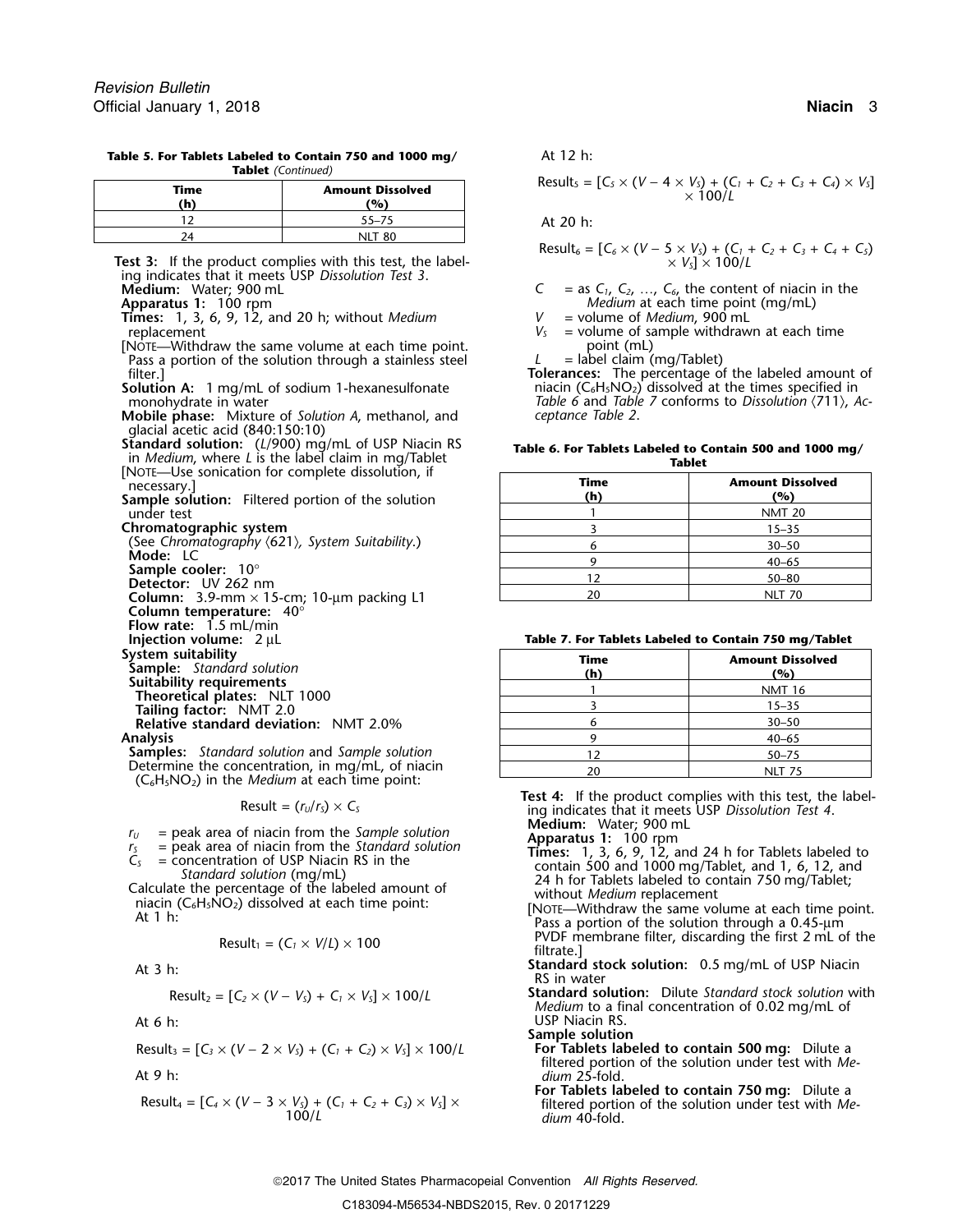**For Tablets labeled to contain 1000 mg:** Dilute a  $C = \text{as } C_1, C_2, \ldots, C_6$ , the content of niacin in the filtered portion of the solution under test with *Me- Medium* 50-fold. *dium* 50-fold. **a dium** 50-fold. *P* **and the set of** *Medium*, 900 mL **numental conditions** *V* a volume of sample withdraw

(See *Ultraviolet-Visible Spectroscopy* (857).)<br>**Mode:** UV L

**Samples:** *Standard solution* and *Sample solution*  $(C_6H_5NO_2)$  in the sample withdrawn from the vessel  $at$  each time point:

$$
Result = [(A_U - A_B)/A_S] \times C_S \times D
$$

 $A_U$  = absorbance of the *Sample solution*<br> $A_B$  = absorbance of the *Blank* 

- 
- $A<sub>S</sub>$  = absorbance of the *Standard solution*
- $C_{S}$  = concentration of USP Niacin RS in the
- *Standard solution* (mg/mL)

*D* = dilution factor for the *Sample solution* **For Tablets labeled to contain 500 and 1000 mg:**<br>Calculate the percentage of the labeled amount of Calculate the percentage of the labeled amount of **Table 9. For Tablets Labeled to Contain 750 mg/Tablet**<br>
niacin (C<sub>6</sub>H<sub>5</sub>NO<sub>2</sub>) dissolved at each time point: **Time Amount Dissolved**<br>
At 1 h:

$$
Result_1 = (C_1 \times V/L) \times 100
$$

$$
Result_2 = [C_2 \times (V - V_3) + C_1 \times V_3] \times 100/L
$$
 24 24 NLT 80

At 6 h:

Result<sub>3</sub> = 
$$
[C_3 \times (V - 2 \times V_5) + (C_1 + C_2) \times V_5] \times 100/L
$$

$$
Result_5 = [C_5 \times (V - 4 \times V_5) + (C_1 + C_2 + C_3 + C_4) \times V_5]
$$
  
 
$$
\times 100/L
$$

Result<sub>6</sub> = 
$$
[C_6 \times (V - 5 \times V_5) + (C_1 + C_2 + C_3 + C_4 + C_5)
$$
  
  $\times V_5] \times 100/L$   
 100 mm  
 100 mm  
 100 mm

$$
Result_1 = (C_1 \times V/L) \times 100
$$

Result<sub>2</sub> = 
$$
[C_2 \times (V - V_5) + C_1 \times V_5] \times 100/L
$$

Result<sub>3</sub> = 
$$
[C_3 \times (V - 2 \times V_5) + (C_1 + C_2) \times V_5] \times 100/L
$$

Result<sup>4</sup> = [*C<sup>4</sup>* <sup>×</sup> (*V* <sup>−</sup> 3 <sup>×</sup> *VS*) + (*C1*<sup>+</sup>*C2*<sup>+</sup>*C3*) <sup>×</sup> *VS*] <sup>×</sup> 100/*L*

$$
C = \text{as } C_1, C_2, \ldots, C_6
$$
, the content of niacin in the *Medium* at each time point (mg/mL)

- 
- = volume of sample withdrawn at each time point (mL)
- 

**Mode:** UV<br> **Analytical wavelength:** 262 nm<br> **Path length:** 1 cm<br> **Path length:** 1 cm<br> **Path length:** 1 cm<br> **Path length:** 1 cm<br> **Path length:** 1 cm **Analytical wavelength:** 262 nm **Tolerances:** The percentage of the labeled amount of **Path length:** 1 cm niacin (C6H5NO2) dissolved at the times specified in **Blank:** *Medium Table 8*, *Table 9*, and *Table 10* conforms to *Dissolution* **Analysis** 〈711〉, *Acceptance Table 2*.

| in the sample withdrawn from the vessel<br>e point: | <b>Time</b><br>(h) | <b>Amount Dissolved</b><br>(%) |  |
|-----------------------------------------------------|--------------------|--------------------------------|--|
| Result = $[(A_U - A_B)/A_S] \times C_S \times D$    |                    | <b>NMT 15</b>                  |  |
|                                                     |                    | $17 - 32$                      |  |
| bance of the Sample solution<br>bance of the Blank  |                    | $33 - 48$                      |  |
| bance of the Standard solution                      |                    | $48 - 68$                      |  |
| entration of USP Niacin RS in the                   |                    | $60 - 80$                      |  |
| dard solution (mg/mL)                               | 24                 | <b>NLT 80</b>                  |  |

| niacin ( $C_6H_5NO_2$ ) dissolved at each time point:<br>At 1 h: | Time<br>(h` | <b>Amount Dissolved</b><br>(%)<br><b>NMT 15</b> |  |
|------------------------------------------------------------------|-------------|-------------------------------------------------|--|
| Result <sub>1</sub> = $(C_1 \times V/L) \times 100$              |             |                                                 |  |
|                                                                  |             | $20 - 40$                                       |  |
| At 3 h:                                                          |             | 48–68                                           |  |
| Results = $[C_2 \times (V - V_1) + C_2 \times V_2] \times 100/l$ | 24          | <b>NLT 80</b>                                   |  |

**Table 10. For Tablets Labeled to Contain 1000 mg/Tablet**

| Result <sub>3</sub> = $[C_3 \times (V - 2 \times V_5) + (C_1 + C_2) \times V_5] \times 100/L$ | <b>Time</b> | <b>Amount Dissolved</b> |
|-----------------------------------------------------------------------------------------------|-------------|-------------------------|
| At 9 h:                                                                                       | (h)         | (%)                     |
|                                                                                               |             | <b>NMT 15</b>           |
| Result <sub>4</sub> = $[C_4 \times (V - 3 \times V_5) + (C_1 + C_2 + C_3) \times V_5] \times$ |             | $12 - 27$               |
| 100/L                                                                                         |             | $25 - 45$               |
| At 12 h:                                                                                      |             | $35 - 55$               |
|                                                                                               | 12          | $50 - 70$               |
| Result <sub>s</sub> = $[C_5 \times (V - 4 \times V_5) + (C_1 + C_2 + C_3 + C_4) \times V_5]$  | 24          | <b>NLT 80</b>           |

**.Test 5:** If the product complies with this test, the At 24 h: labeling indicates that it meets USP *Dissolution Test 5*. **Medium:** Water; 900 mL

**Times:** 1, 6, 12, and 24 h; without *Medium*<br>replacement

- **For Tablets labeled to contain 750 mg:** Calculate [NOTE—Withdraw the same volume at each time point.<br>
the percentage of the labeled amount of niacin Pass a portion of the solution through a 0.45-µm ny-<br>  $(C_6H_5NO_2)$  diss
	- **Solution A:** 1.1 mg/mL of sodium 1-heptanesulfonate in water
- **Mobile phase:** Mixture of *Solution A* and methanol At 6 h: (70:30)
	- **Standard solution:** 0.84 mg/mL of USP Niacin RS in water
- At 12 h:<br>At 12 h: necessary.] More sonication for complete dissolution, if
	- **Sample solution:** Filtered portion of the solution Result<sup>3</sup> = [*C<sup>3</sup>* <sup>×</sup> (*<sup>V</sup>* <sup>−</sup> 2 <sup>×</sup> *<sup>V</sup>S*) + (*C1*<sup>+</sup>*C2*) <sup>×</sup> *<sup>V</sup>S*] × 100/*<sup>L</sup>* under test

At 24 h: **Chromatographic system**

(See *Chromatography* 〈621〉*, System Suitability*.)

2017 The United States Pharmacopeial Convention *All Rights Reserved.* C183094-M56534-NBDS2015, Rev. 0 20171229